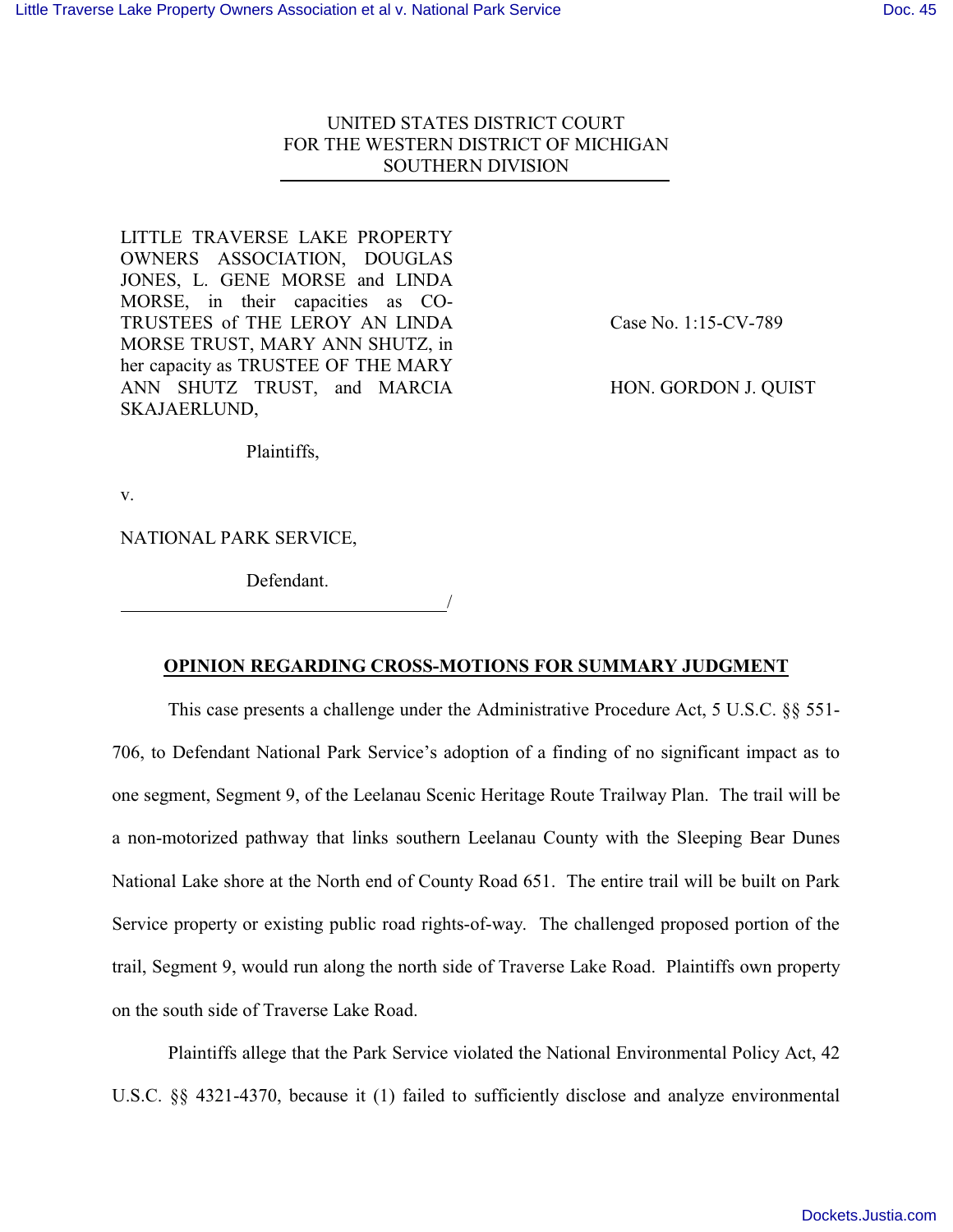impacts in the environmental assessment, (2) failed to prepare a full environmental impact statement, (3) failed to analyze an adequate range of alternatives, and (4) relied on incomplete, misleading, or inaccurate data. Plaintiffs moved for summary judgment on all counts. (ECF No. 31.) The Park Service cross-moved for summary judgment on the grounds that Plaintiffs waived their arguments by failing to exhaust their administrative remedies and because the Park Service otherwise complied with the National Environmental Policy Act in preparing the environmental assessments and adopting the finding of no significant impact. (ECF No. 35.)

# **I. BACKGROUND**

Federal agencies must prepare an environmental impact statement for all "major federal actions significantly affecting the quality of the human environment." *Sherwood v. Tenn. Valley Auth*., 590 F. App'x 451, 457–58 (6th Cir. 2014) (citing *Sierra Club v. Slater*, 120 F.3d 623, 628 (6th Cir.1997)). "Major Federal action includes actions with effects that may be major and which are potentially subject to Federal control and responsibility." 40 C.F.R. § 1508.18. The significance of an action's effects is determined by evaluating both the context of the action and the intensity of the impact. 40 C.F.R. § 1508.27.

Agencies prepare an environmental assessment if it is unclear whether or not a proposed action significantly will affect the environment. *Sherwood,* 590 F. App'x at 457 (citing 40 C.F.R. §§ 1501.4(c) and 1508.9). The environmental assessment is a preliminary document in which the agency must evaluate "the environmental impacts of the proposed action and alternatives." *Kentucky Coal Ass'n, Inc. v. Tennessee Valley Auth.*, 804 F.3d 799, 804 (6th Cir. 2015) (citing 40 C.F.R. §§ 1508.9, 1501.4(b)). The agency may issue a "finding of no significant impact" and proceed with the proposed actions if the agency determines that an environmental impact statement is not required. *Id.* (citing 40 C.F.R. §§ 1501.4(e), 1508.13).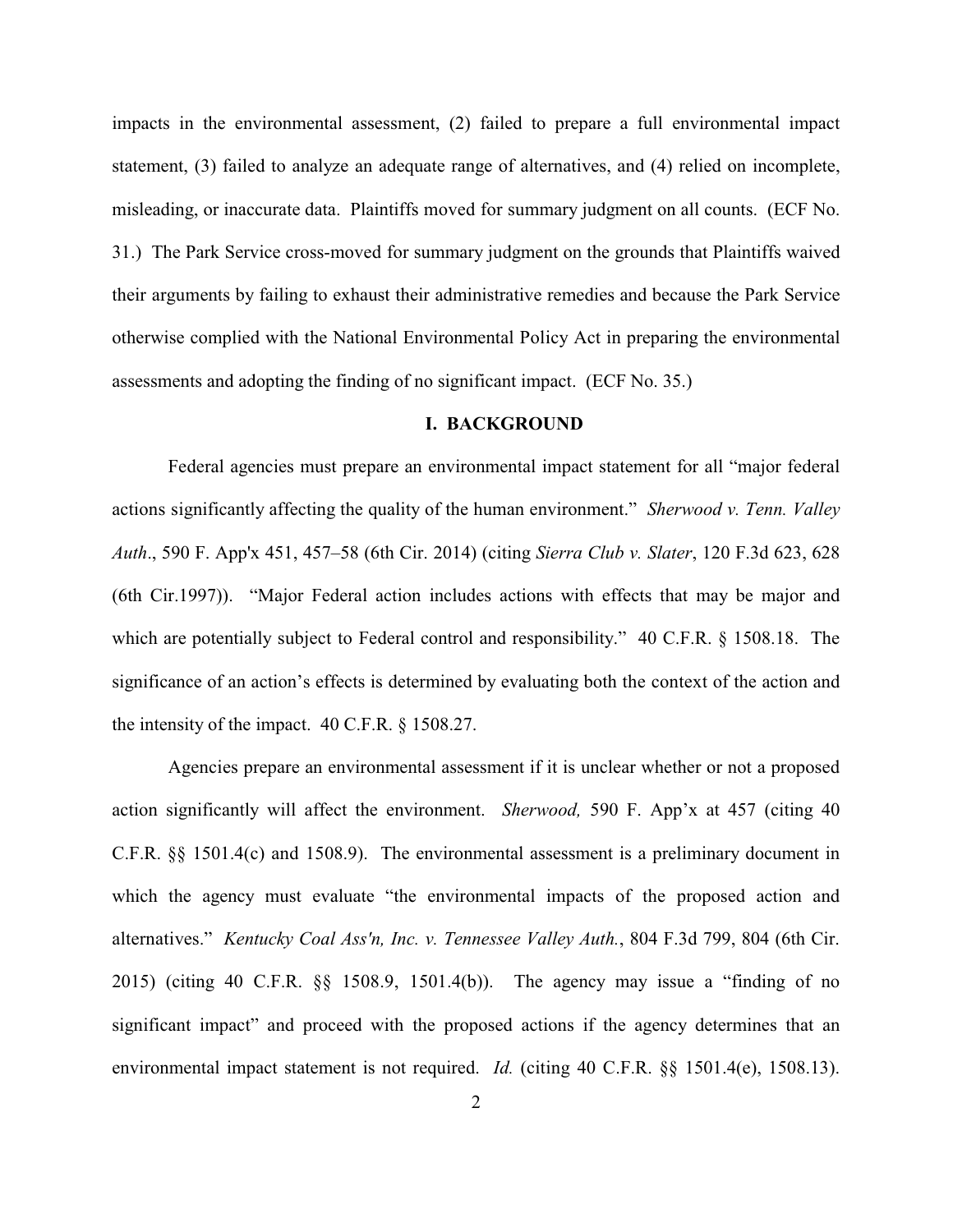The finding of no significant impact must "briefly present[] the reasons why proposed agency action will not have a significant impact on the human environment." *Dep't of Transp. v. Pub. Citizen*, 541 U.S. 752, 758, 124 S. Ct. 2204, 2210 (2004) (citing 40 C.F.R. §§ 1501.4(e), 1508.13.)

In October 2008, the Park Service published an environmental assessment of the trail that included analysis of various environmental impacts. The environmental assessment analyzed three alternatives: Alternative A was a trail "constructed in the M-22/M-109 rights-of-way to the extent possible, only deviating where necessary due to physical or environmental constraints." (PageID.1229); Alternative B, was a trail "in the M-22/M-109 rights-of-way, in many areas, but deviating from the highway corridor where possible to avoid physical or environmental constraints, provide access to natural, cultural, or recreation resources, and to promote a broader variety of experiences for the Trailway user" (PageID.1246); the environmental assessment also included a "no action" alternative, under which no Trailway would be constructed. Most importantly for the purposes of this case, Alternative A included a segment which tracked M-22, while Alternative B contained a segment that ran along Traverse Lake Road.

The Park Service held a 30-day comment period and an open house, ultimately receiving about 50 comments. The residents on Little Traverse Lake Road objected to various aspects of the proposed route, largely on the basis that it would increase traffic along Traverse Lake Road; that increased traffic would generate safety risks for hikers and bikers; that the trail would disrupt driveways, mailboxes, and utilities; that M-22 is a preferable route for the trail because it would channel trail users towards businesses along M-22; and that the trail would disrupt wildlife, habitat, and topography. (ECF No. 16-6 at PageID.1170-83, comments numbered 2, 8, 9, 11, 12, 13, 14, 16 -31, 37.) One comment proposed an alternative route. (ECF No. 16-6 at PageID.1177.)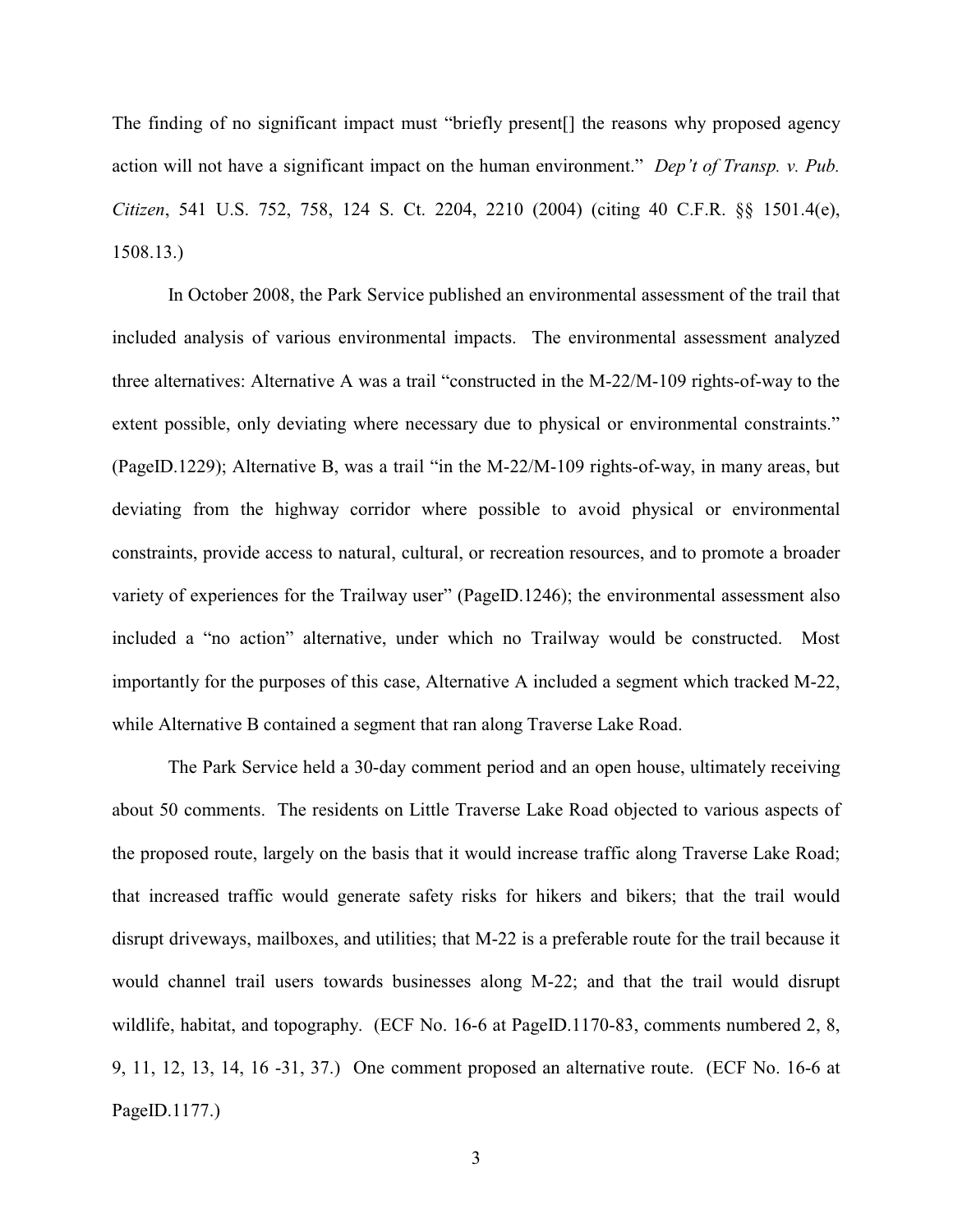The Park Service considered these comments and issued a second environmental assessment in March 2009 in which it changed the proposed Segment 9 from a path directly adjacent to Traverse Lake Road to one separated from the road by some distance. The Park Service again made the environmental assessment available for 30 days for public review and comment. No Plaintiff objected to the 2009 environmental assessment, and there was no comment on the 2009 environmental assessment regarding Segment 9. (ECF No. 16-3 at PageID.690; ECF No. 32-1 at 3795-97.) The Park Service issued a finding of no significant impact for the trailway project in August 2009 and selected Alternative B.

## **II. DISCUSSION**

### **A. Waiver**

"Persons challenging an agency's compliance with NEPA must 'structure their participation so that it ... alerts the agency to the [parties'] position and contentions,' in order to allow the agency to give the issue meaningful consideration." *Pub. Citizen*, 541 U.S. 752, 764, 124 S. Ct. 2204, 2213 (2004) (quoting *Vt. Yankee Nuclear Power Corp. v. Natural Res. Defense Council, Inc*., 435 U.S. 519, 553, 98 S. Ct. 1197, 1216 (1978)). An objection must also be detailed enough to "allow the agency to rectify the alleged violation." *Karst Envtl. Educ. & Prot., Inc. v. Fed. Highway Admin*., 559 F. App'x 421, 424 (6th Cir. 2014) (internal quotation marks omitted). "The question … is whether the claim raised in the administrative process was similar enough to that raised in the federal complaint that the agency was on notice that it must consider and decide the same claim now raised." *Id*. at 427. Failure to properly object at the administrative stage generally "forfeit[s] any objection" to the environmental analysis on that ground, but "an EA's or an EIS'[s] flaws might be so obvious that there is no need for a commentator to point them out specifically in order to preserve its ability to challenge a proposed action." *Pub. Citizen*, 541 U.S. at 764-65, 124 S. Ct. at 2214.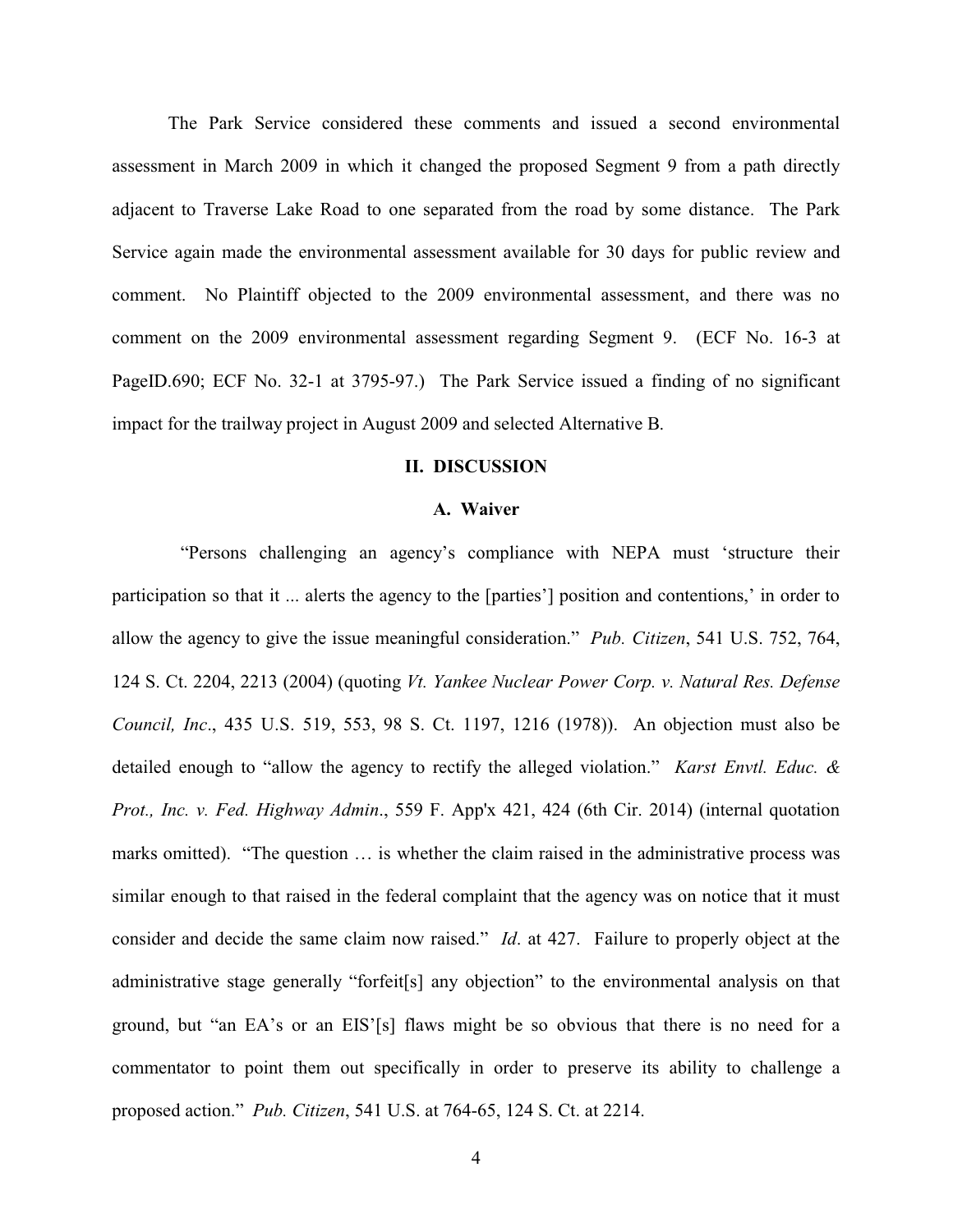The Park Service argues that Plaintiffs forfeited their objections when they failed to comment on the 2009 environmental assessment. (ECF No. 35 at PageID.3820.) Plaintiffs argue that the comments on the October 2008 environmental assessment sufficiently alerted the Park Service to the issues now before the Court, or that the environmental assessment's flaws are so obvious that comments were unnecessary to preserve the challenge. (ECF No. 42 at PageID.3939-42.)

## **1. Failure to Comment on the March 2009 Environmental Assessment**

The Park Service argues that the comments on the 2008 environmental assessment do not satisfy Plaintiffs' duty to object to the 2009 environmental assessment because "the proposed route for segment 9 changed between the October 2008 EA and the March 2009 EA." (ECF No. 44 at PageID.3965.) The Park Service changed the proposed layout of the trail in response to many comments on the 2008 environmental assessment that expressed concern for safety of hikers and bikers. The 2008 environmental assessment proposed a path that directly bordered the road, while the 2009 environmental assessment included a separation between the road and the path. (*See Id*.) The Park Service contends that this change was significant enough that the comments on the 2008 environmental assessment did not put it "on notice that it must consider and decide" the same issues a second time, and it "had every reason to believe that Plaintiffs' silence during the time for comment on the revised March 2009 EA conveyed tacit approval of the revised route, not continued objection." (*Id*. at PageID.3966.)

Although the Sixth Circuit has yet to directly address whether comments on one environmental assessment will preserve those issues as to a second or revised environmental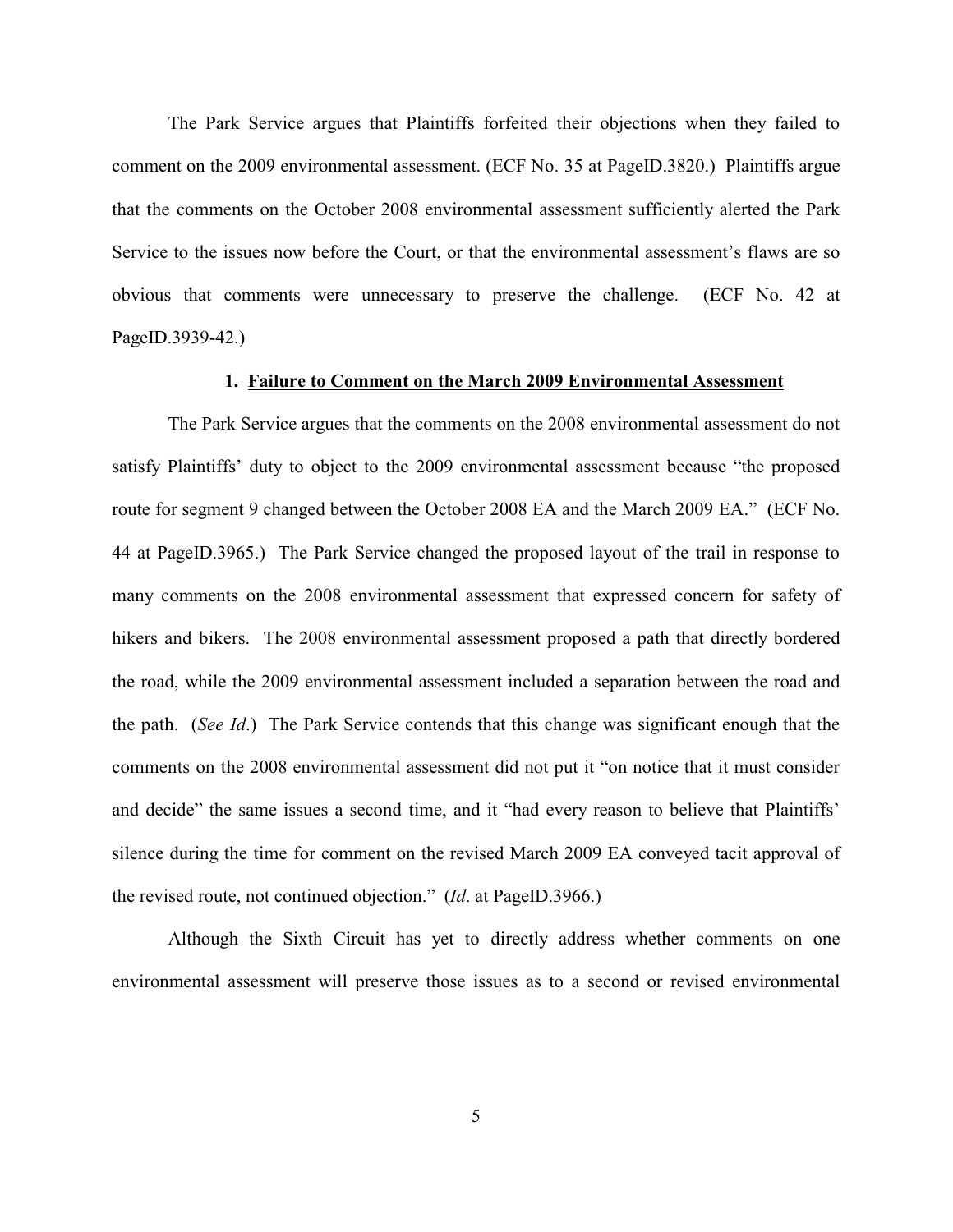assessment,<sup>1</sup> the principles underlying the exhaustion requirement favor the Park Service. The Park Service issued a revised plan that addressed many of the concerns initially raised about Segment 9 and held another comment period. Plaintiffs knew how to "structure their participation" to allow the Park Service to consider these objections before issuing the finding of no significant impact, but failed to do so.<sup>2</sup> Instead of being able to respond to Plaintiffs' concerns, the Park Service is required to defend its analysis in court, which is precisely why "[t]he time to complain is at the comment stage, not after the agency has completed its decision making process." *Karst*, 559 F. App'x at 424 (6th Cir. 2014). Thus, this Court holds that Plaintiffs have waived their objections unless the comments on the 2008 environmental assessment sufficiently alerted the Park Service to the alleged deficiencies in the 2009 environmental assessment.

### **2. October 2008 Comments Raising Issues**

### *a. Failure to Disclose and Analyze Environmental Impacts*

Count I alleges that the Park Service violated National Environmental Policy Act because it failed to disclose and analyze environmental impacts. (ECF No. 1 at PageID.16-17.) More specifically, Plaintiffs complain that the environmental assessment "fails to sufficiently consider the fact that… Segment 9 will be built in heavily wooded areas, wetlands, critical dune areas, and wildlife habitat." (ECF No. 31 at PageID.3778.) Some of the comments note that the area is heavily forested and that the construction would require the removal of trees. (*See, e.g.,* ECF No. 16-6 at PageID.1176-1179.) One comment goes so far as to say that Segment 9 would be

<sup>1</sup>The court in *Sierra Club v. United States Forest Serv.*, 878 F. Supp. 1295 (D.S.D. 1993), *aff'd*, 46 F.3d 835 (8th Cir. 1995) concluded that the plaintiffs failed to exhaust their administrative remedies. This case is not binding in the Western District of Michigan.

<sup>2</sup>According to Plaintiffs, they are seasonal residents and, it is suggested, did not receive actual notice of the 2009 Park Service proposed plans.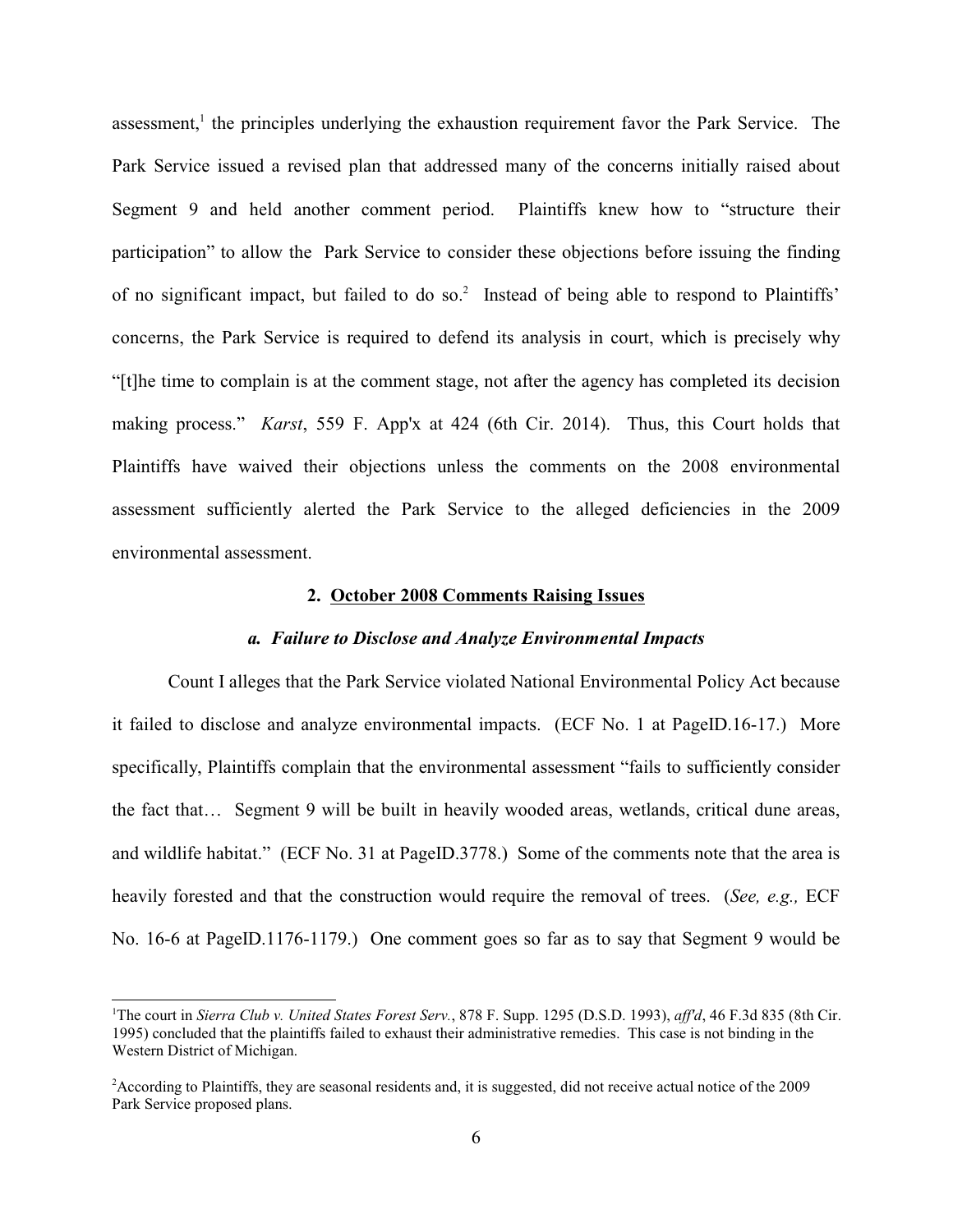"environmentally dreadful." (*Id*.) But the Park Service points out that no comment challenges the sufficiency of the environmental assessment's analysis. Instead, the comments express general displeasure with the segment. Plaintiffs have waived this objection.

# *b. Failure to Prepare Environmental Impact Statement*

No comment on the October 2008 environmental assessment requested that the Park Service prepare an environmental impact statement. A comment from Jerry Leanderson complains that "[g]reat care, expense and environmental impact studies would be required to route a new path" along Traverse Lake Road, presumably because Mr. Leanderson thought "the area at the west end of Little Traverse Lake, where the stream passes under the road, is very low and should be considered wetlands." (ECF No. 16-6 at PageID.1172.) This comment does not object to the any particular part of the Park Service's analysis, and is not even objecting to the *lack of* an environmental impact statement. Plaintiffs have waived this objection.

# *c. Failure to Analyze Alternatives*

Count III alleges that the Park Service failed to consider an adequate range of alternative routes, specifically that it failed to consider "an alternative that would route Segment 9 of the Trail north off M-22 on Bohemian Road (a/k/a County Road 669)." (ECF No. 31 at PageID.3791.) Assuming, arguendo, that comments on the 2008 environmental assessment are capable of raising issues, this comment preserves this issue for review insofar as it makes a discrete, identifiable objection which is essentially identical to the issue now before this Court. The merits of this comment are addressed below. *See* Part B.

#### *d. Reliance on Incomplete, Misleading, and Inaccurate Data*

No comment in the October 2008 environmental assessment raised any issue with the accuracy or completeness of the Park Service's data. Plaintiffs' motion for summary judgment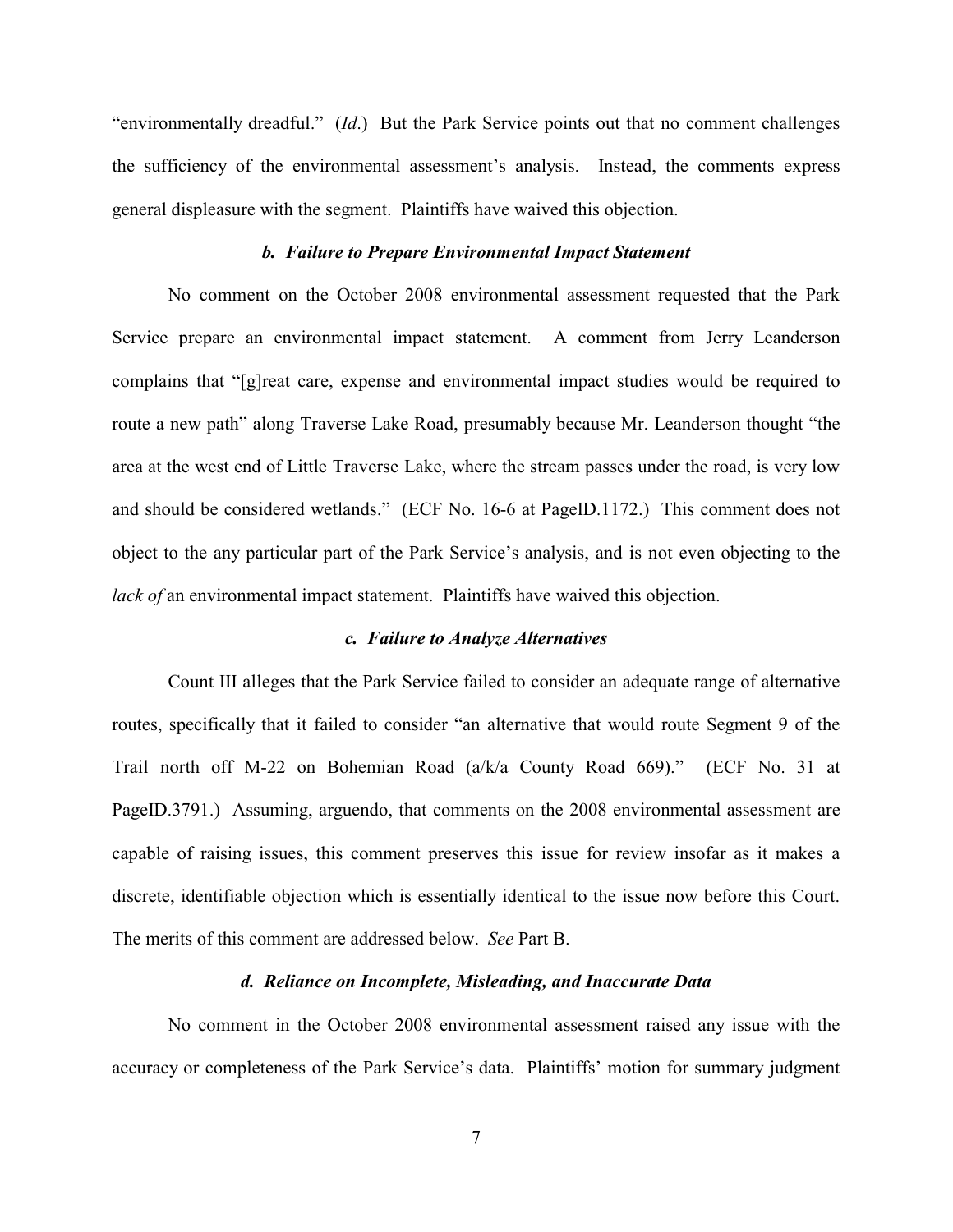details that the Park Service improperly analyzed environmental effects in Table 17 of Appendix G (*see* PageID.1376). No comment on the 2008 environmental assessment takes issue with Table 17 or the other data used. Plaintiffs have thus waived this objection.

#### **3. Obvious Errors**

Plaintiffs argue that flaws in the environmental assessment were "so obvious" that objections are preserved despite the lack of comments, but they make no attempt to support this position with case law or anything more than conclusory statements. "Issues adverted to in a perfunctory manner, unaccompanied by some effort at developed argumentation, are deemed waived." *Bickerstaff v. Lucarelli*, 830 F.3d 388, 396 (6th Cir. 2016) (quoting *McPherson v. Kelsey*, 125 F.3d 989, 995 (6th Cir. 1997) (internal quotation marks omitted). Accordingly, Plaintiffs have waived this argument.

#### **B. Failure to Analyze Alternatives**

Agencies must evaluate reasonable alternatives to the proposed action. 42 U.S.C. §  $4332(2)(C)(iii)$ . "As a general matter, 'the range of alternatives that must be discussed' under the National Environmental Policy Act 'is a matter within an agency's discretion.'" *Save Our Cumberland Mountains v. Kempthorne*, 453 F.3d 334, 342 (6th Cir. 2006) (quoting *Friends of Ompompanoosuc v. Fed. Energy Regulatory Comm'n*, 968 F.2d 1549, 1558 (2d Cir.1992)). Agencies must consider the objective and environmental consequences of the project in exercising this discretion. *Id*. (citing *Citizens Against Burlington, Inc. v. Busey*, 938 F.2d 190, 195 (D.C. Cir. 1991)). The "duty to consider environment-friendly alternatives is less pressing" when an agency properly issues an environmental assessment as opposed to an environmental impact statement. *Id*. (citing, among others, *Native Ecosystems Council v. United States Forest Serv*., 428 F.3d 1233, 1246 (9th Cir.2005)).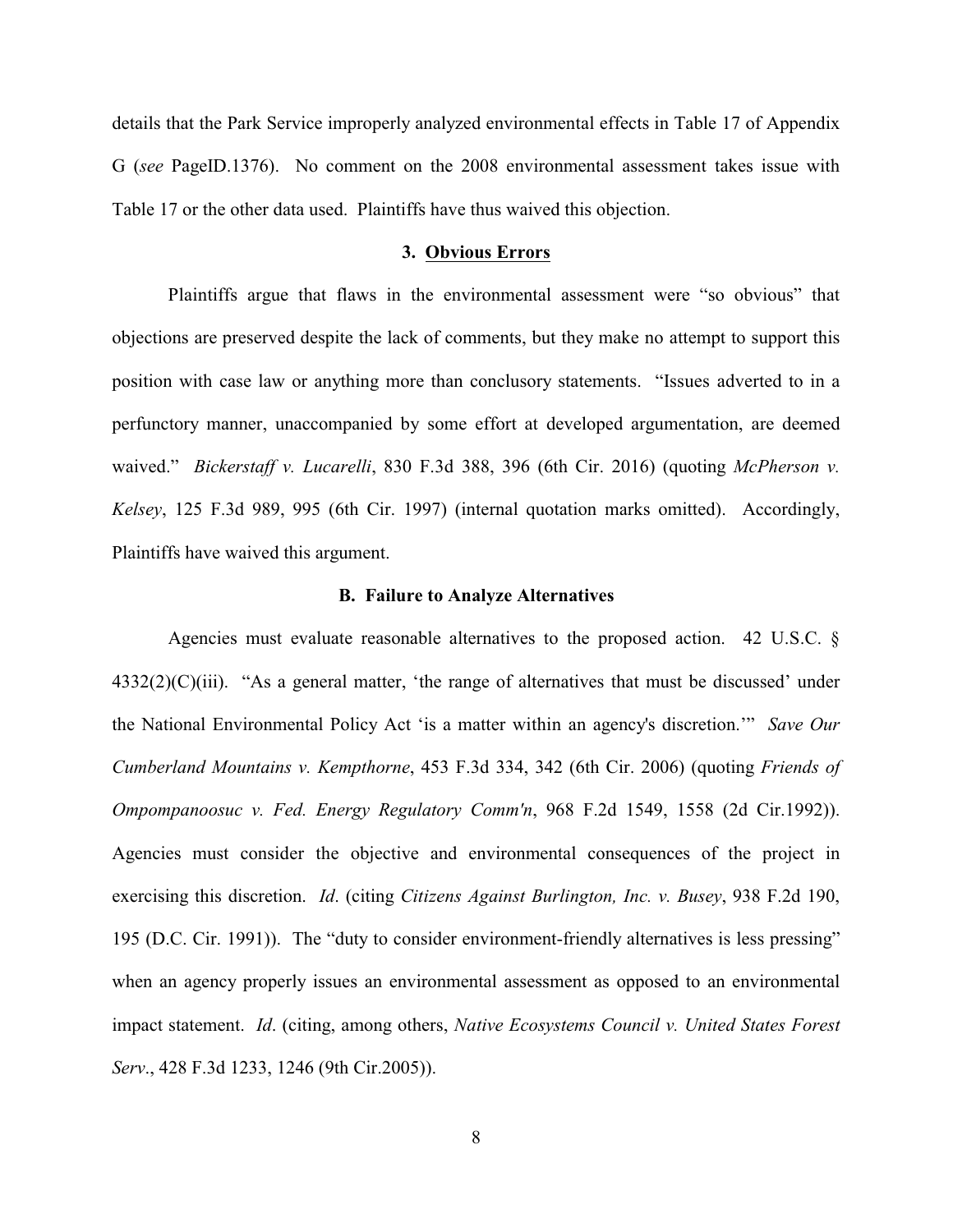The stated purpose of the action was to create a "nonmotorized trailway that will provide a continuous scenic pathway from M-22 and Manning Road at the south boundary of Leelanau County to the north boundary of the Lakeshore at Good Harbor Bay, County Road 651, all within Leelanau County." (ECF No. 16-3 at PageID.771.)

#### **1. Definition of Objective**

Plaintiffs first argue that the stated purpose of ending the pathway at Good Harbor Bay was so "rigid and inflexible" that it forecloses reasonable consideration of alternatives. (ECF No. 31 at PageID.3792.) Courts reject an agency's definition of purpose as unreasonably narrow when it "compels the selection of a particular alternative." *Theodore Roosevelt Conservation P'ship v. Salazar*, 661 F.3d 66, 73 (D.C. Cir. 2011) (citing *Citizens Against Burlington,* 938 F.2d at 195). The stated purpose in the instant case allowed for the selection of at least two different routes for Segment 9: Alternative A, tracking M-22, and Alternative B, tracking Traverse Lake Road. Moreover, the maps in the administrative record show that a path to the end of County Road 651 could have tracked several other roads. (*See, e.g.,* No. 16-4 at PageID.796.) The Park Service's stated purpose was not unreasonably narrow.

### **2. Failure to Consider County Road 669 Alternative**

Plaintiffs also argue that the Park Service failed to consider a reasonable range of alternatives because it did not consider routing Segment 9 North along County Road 669 (a/k/a Bohemian Road), ending the trail at that road's Northern terminus. (ECF No.31 at PageID.3791.) Whatever advantages this route may have over the proposed routes, it nonetheless conflicts with the purpose of ending the trail on County Road 651. It was reasonable for the Park Service not to consider this alternative route.